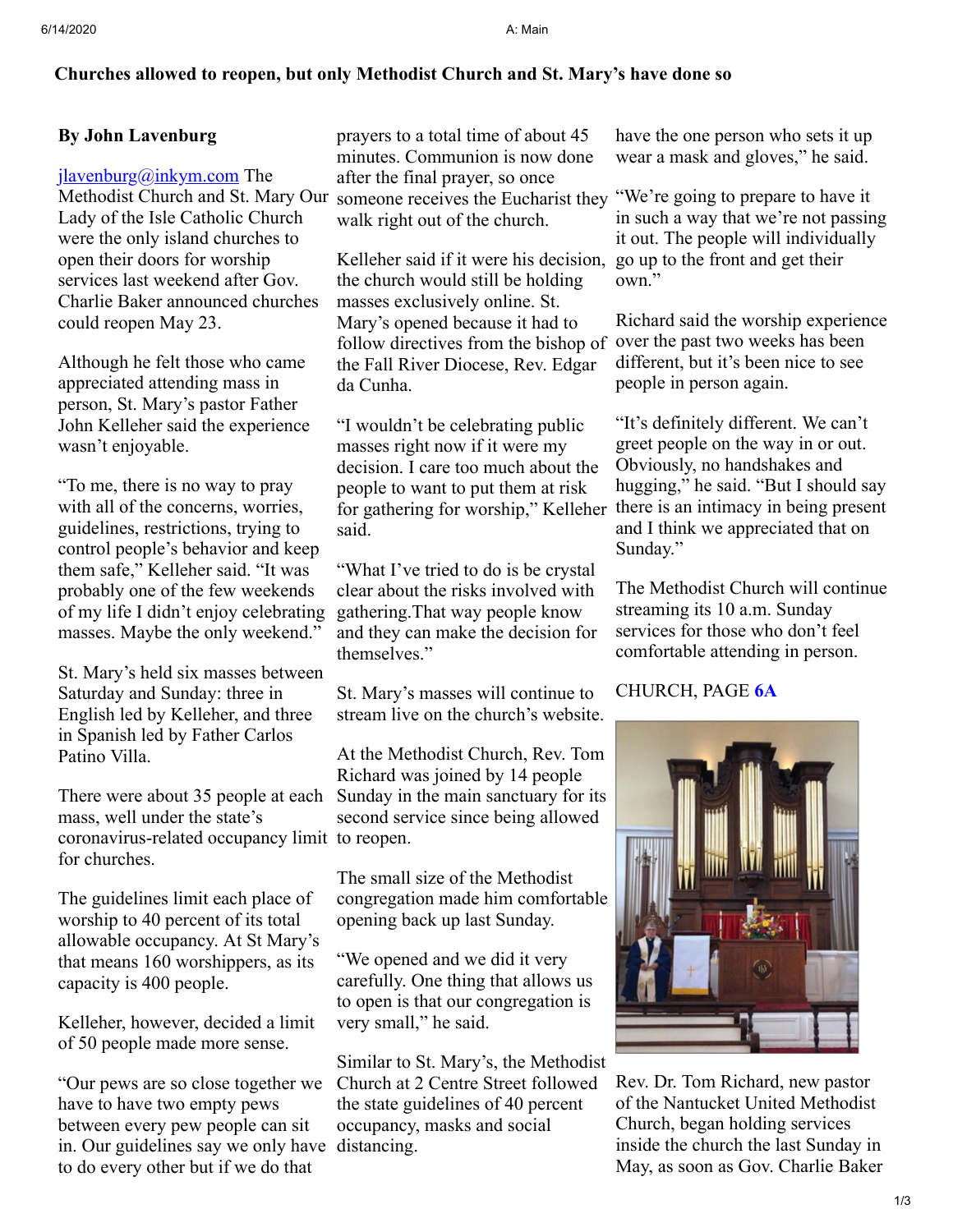| 6/14/2020                                                                                                                                                                                                                                       | A: Main                                                                                                                                                                                                                                                                                                |                                                                                                                                                                                                                                       |
|-------------------------------------------------------------------------------------------------------------------------------------------------------------------------------------------------------------------------------------------------|--------------------------------------------------------------------------------------------------------------------------------------------------------------------------------------------------------------------------------------------------------------------------------------------------------|---------------------------------------------------------------------------------------------------------------------------------------------------------------------------------------------------------------------------------------|
| people won't be six feet apart," he<br>said.<br>To ensure the guidelines were<br>followed, the pews that couldn't be<br>used were taped off. Arrows<br>directed foot traffic one way in and<br>one way out, and everyone had to<br>wear a mask. | The church's capacity under the<br>new guidelines is 80, so it had only<br>a fraction of the people allowed.<br>Richard roped off certain pews to<br>make sure people were properly<br>distanced, masks were worn at all<br>times and gloves and hand sanitizer<br>were available when people arrived. | lifted statewide restrictions. The<br>Appleton organ, behind Richard, is<br>one of five still functioning in the<br>United States. The church is<br>currently looking for an organist for<br>the summer.<br>Photo by Marianne Stanton |
| The masses were shortened by<br>eliminating music and all non-<br>essential                                                                                                                                                                     | There was no communion either<br>week. The first since the reopening<br>will be this Sunday. In the<br>Methodist tradition, communion is<br>the first Sunday of every month.                                                                                                                           |                                                                                                                                                                                                                                       |

"There will be separate metal cups that have the (host) in the top. We'll

**Church:** Most services available

## *(Continued from page 5A)*

Other churches on the island are content keeping everything virtual, saying it's safer and they've reached more people than ever before. St. Paul's Episcopal Church Father Max Wolf said that's been a silver lining.

"For me, as horrifying as this is, it's the creativity that's come out of this "We don't have a timeline that we and how we gather,"Wolf said."Our have sat down and agreed upon," goal is to reach people with the knowledge of God's love and that's happening more than ever in the history of our church."

The success of its virtual gatherings they use this time of year. Until the led the church to buy video cameras so it can continue to show the service on Facebook Live, Zoom and YouTube even after the building reopens.

Wolf hosts nightly "Prayers from the Attic" at 8:30 p.m. with his wife, where they read different passages from the "Book of Common Prayer." It can be

on when it can gather in person from Bishop Alan Gates of the Episcopal Diocese of Massachusetts. Wolf said Gates indicated July 1 as the earliest possibility.

The First Congregational Church doesn't have a timeline for a reopening.

Rev. Gary Klingsporn said. "We want to take it one step at a time and see how things are going."

A factor in the decision is the space warmer summer months they worship in a smaller sanctuary in the back of the church that's heated. services can be found on the Klingsporn said, however, it doesn't congregation's website, have enough space for adequate social distancing and there aren't any windows for air circulation.

The church's main sanctuary, used in the summer, is much larger, with plenty of windows and space.

newsletter through its website, [www.nantucketfcc.org.](javascript:pl_openIFrame()

Congregation Shirat Ha Yam, the only Jewish congregation on the island, will not meet in person until at least July. Congregation president Darren Sukonick said there is no official timetable beyond that date.

"The board of directors is meeting on a periodic basis as we usually do and we'll decide what's in the best interest of the congregation," Sukonick said.

In the meantime, the congregation will continue to hold its services online via Zoom, and will continue to do so even after physical services resume. A schedule of the weekly www.shirathayamnantucket. org.

"I don't think we can step back from providing that service and ensuring members feel there's no hierarchy or group that's allowed to do one thing.We want everybody to